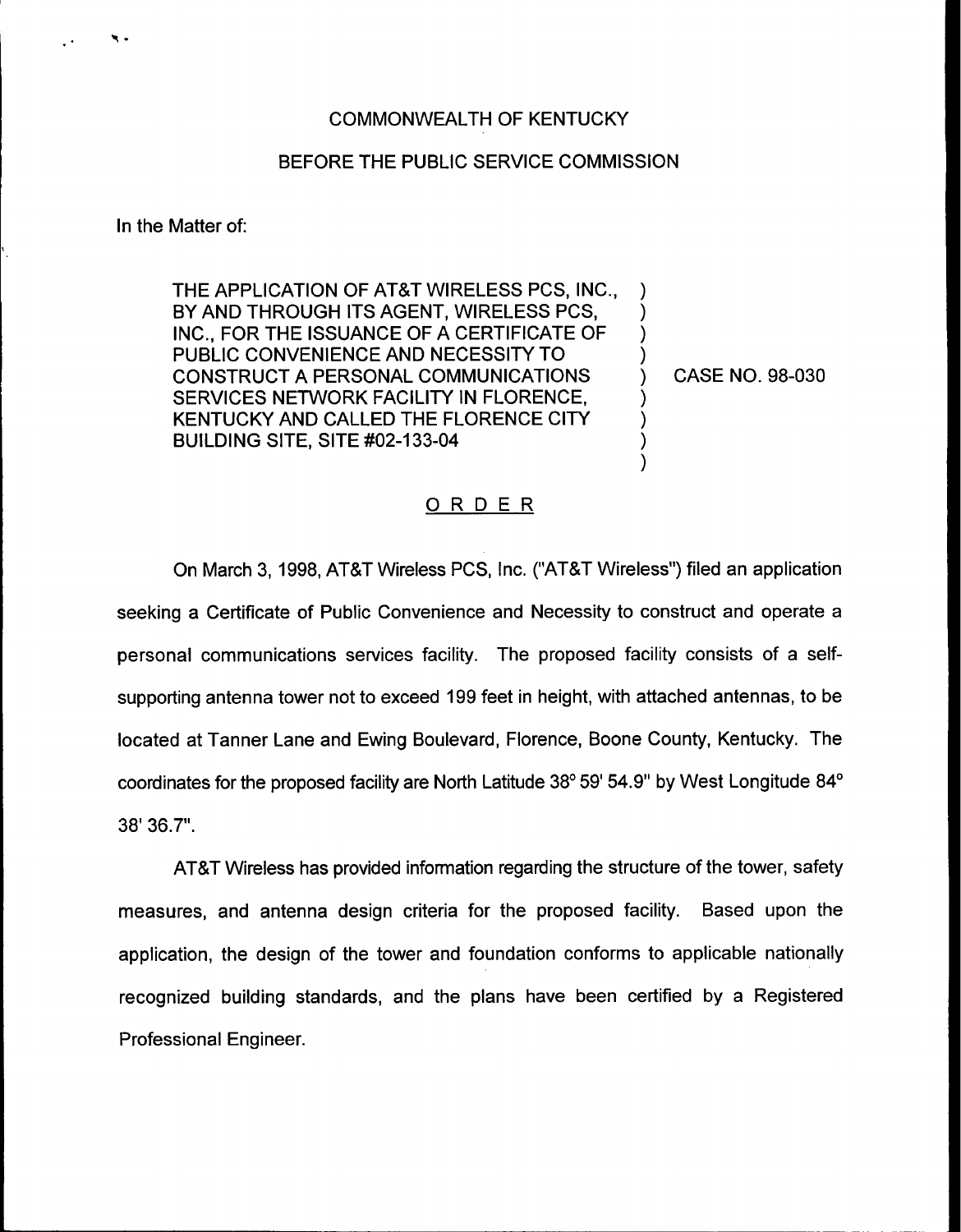Pursuant to KRS 100.324(1), the proposed facility's construction is exempt from local zoning ordinances. However, AT8T Wireless has notified the Boone County Planning Commission of the proposed construction. To date, no comments have been filed by the Planning Commission. AT8T Wireless has filed applications with the Federal Aviation Administration ("FAA") and the Kentucky Airport Zoning Commission ("KAZC") seeking approval for the construction and operation of the proposed facility. The FAA application has been approved and the KAZC decision is pending.

 $\mathbf{v}$ 

AT8T Wireless has filed notices verifying that each person who owns property within 500 feet of the proposed facility has been notified of the pending construction. The notice solicited any comments and informed the property owners of their right to intervene. In addition, AT8T Wireless has posted notice of the proposed construction in a visible location for at least two weeks after filing its application. To date, no comments regarding the proposed construction have been filed.

Pursuant to KRS 278.280, the Commission is required to determine proper practices to be observed when it finds, upon complaint or on its own motion, that the facilities of any utility subject to its jurisdiction are unreasonable, unsafe, improper, or insufficient. To assist the Commission in its efforts to comply with this mandate, AT8T Wireless should notify the Commission if it does not use this antenna tower to provide service in the manner set out in its application and this Order. Upon receipt of such notice, the Commission may, on its own motion, institute proceedings to consider the proper practices, including removal of the unused antenna tower, which should be observed by AT8T Wireless.

 $-2-$